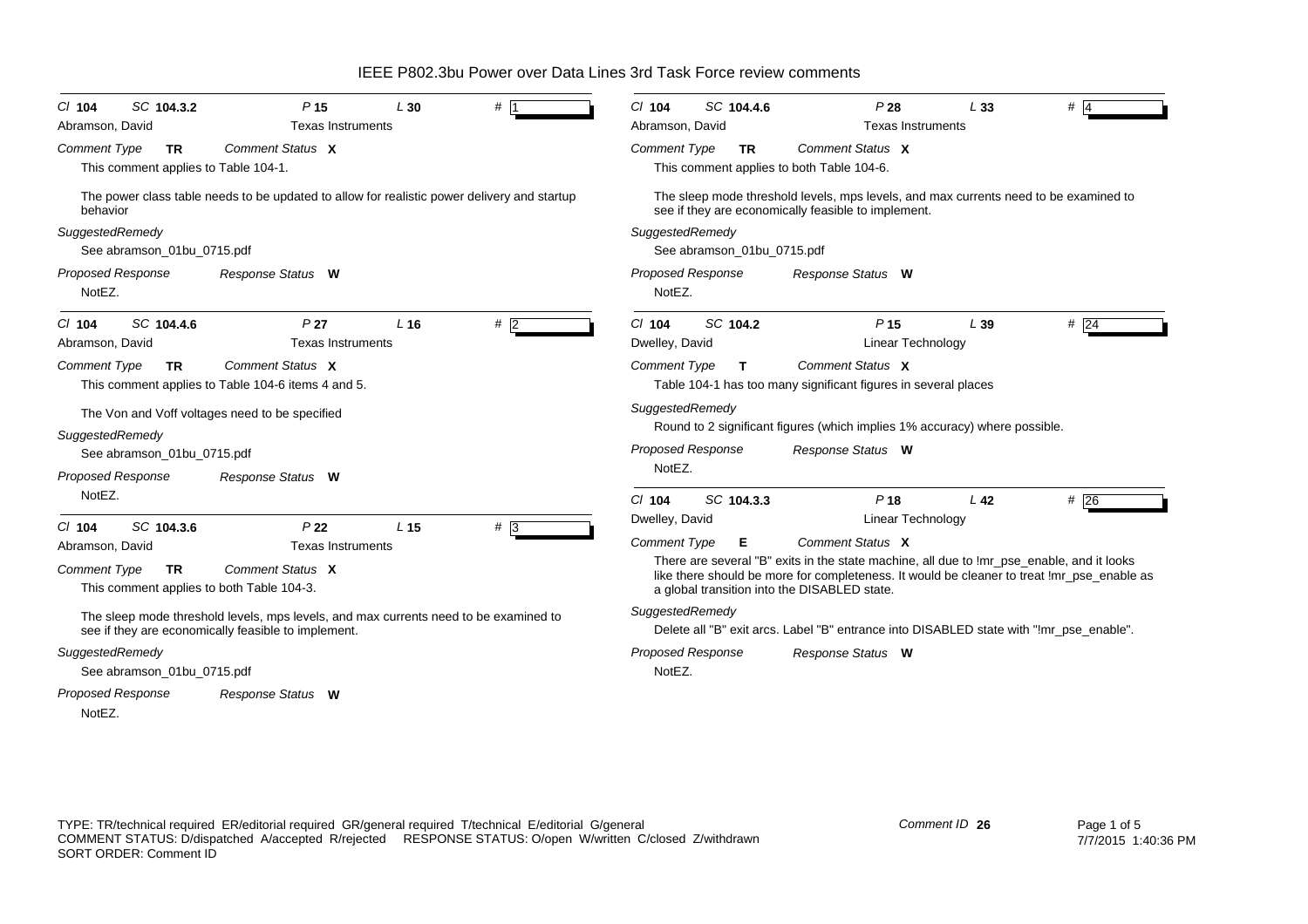| CI 104<br>Dwelley, David                                                                                                                                                                                                      | SC 104.3.4                                                                                                                                               | $P$ 19<br>Linear Technology                                                                                                                                     | L30            | #<br>27                                                                                          | $Cl$ 104<br>Dwelley, David                                                                                    | SC 104.4.3.1             | P <sub>24</sub><br>Linear Technology                                                                                                                                                                                                                                                                                                                              | L <sub>19</sub> | $# \overline{30}$ |  |  |
|-------------------------------------------------------------------------------------------------------------------------------------------------------------------------------------------------------------------------------|----------------------------------------------------------------------------------------------------------------------------------------------------------|-----------------------------------------------------------------------------------------------------------------------------------------------------------------|----------------|--------------------------------------------------------------------------------------------------|---------------------------------------------------------------------------------------------------------------|--------------------------|-------------------------------------------------------------------------------------------------------------------------------------------------------------------------------------------------------------------------------------------------------------------------------------------------------------------------------------------------------------------|-----------------|-------------------|--|--|
| <b>Comment Type</b>                                                                                                                                                                                                           | Т                                                                                                                                                        | Comment Status X                                                                                                                                                |                |                                                                                                  | <b>Comment Type</b>                                                                                           | T                        | Comment Status X                                                                                                                                                                                                                                                                                                                                                  |                 |                   |  |  |
|                                                                                                                                                                                                                               |                                                                                                                                                          | Sentence "The period of time when a PSE is not attempting to detect a PD signature is<br>implementation dependent." is left over from PoE. It is unneeded here. |                |                                                                                                  | signature."                                                                                                   |                          | "If the PD input voltage is less than Vsig_disable, the PD shall present a constant voltage                                                                                                                                                                                                                                                                       |                 |                   |  |  |
|                                                                                                                                                                                                                               | SuggestedRemedy<br>Remove sentence.<br>Proposed Response<br>Response Status W                                                                            |                                                                                                                                                                 |                |                                                                                                  | Voltage signature specs are not referenced.<br>SuggestedRemedy<br>Add a reference to the end of the sentence: |                          |                                                                                                                                                                                                                                                                                                                                                                   |                 |                   |  |  |
|                                                                                                                                                                                                                               |                                                                                                                                                          |                                                                                                                                                                 |                |                                                                                                  |                                                                                                               |                          |                                                                                                                                                                                                                                                                                                                                                                   |                 |                   |  |  |
| NotEZ.                                                                                                                                                                                                                        |                                                                                                                                                          |                                                                                                                                                                 |                |                                                                                                  |                                                                                                               |                          |                                                                                                                                                                                                                                                                                                                                                                   |                 |                   |  |  |
| CI 104                                                                                                                                                                                                                        | SC 104.3.4.2                                                                                                                                             | P20                                                                                                                                                             | L <sub>4</sub> | # $\overline{28}$                                                                                |                                                                                                               |                          | "If the PD input voltage is less than Vsig_disable, the PD shall present a constant voltage<br>signature, defined in Section 104.4.4."                                                                                                                                                                                                                            |                 |                   |  |  |
| Dwelley, David                                                                                                                                                                                                                |                                                                                                                                                          | Linear Technology                                                                                                                                               |                |                                                                                                  | Proposed Response                                                                                             |                          | Response Status W                                                                                                                                                                                                                                                                                                                                                 |                 |                   |  |  |
| Comment Type                                                                                                                                                                                                                  | TR                                                                                                                                                       | Comment Status X                                                                                                                                                |                |                                                                                                  | NotEZ.                                                                                                        |                          |                                                                                                                                                                                                                                                                                                                                                                   |                 |                   |  |  |
| "A PSE shall accept as a valid PD signature a link segment with a constant voltage in the<br>range of Vgood as specified in Table 104-4 in response to a probing current in the range<br>Ivalid as specified in Table 104-2." |                                                                                                                                                          |                                                                                                                                                                 |                | $CI$ 104<br>Dwelley, David                                                                       | SC 104.4.4                                                                                                    | P26<br>Linear Technology | $L_{9}$                                                                                                                                                                                                                                                                                                                                                           | # 31            |                   |  |  |
|                                                                                                                                                                                                                               |                                                                                                                                                          | We refer to the PD limits here as the accept criteria for the PSE. This leaves no margin.                                                                       |                |                                                                                                  | <b>Comment Type</b>                                                                                           | $\mathsf{T}$             | Comment Status X                                                                                                                                                                                                                                                                                                                                                  |                 |                   |  |  |
|                                                                                                                                                                                                                               |                                                                                                                                                          |                                                                                                                                                                 |                |                                                                                                  |                                                                                                               |                          | "A PD shell present a non-valid detection signature when it is powered via the PI."                                                                                                                                                                                                                                                                               |                 |                   |  |  |
| SuggestedRemedy<br>Add a new parameter to Table 104-3 called Vgood_pse, with margined accept criteria<br>(perhaps 2.8V and 3.2V). Point the original sentence to it:                                                          |                                                                                                                                                          |                                                                                                                                                                 |                | This made sense in PoE but not in PoDL. When powered, the signature is invalid by<br>definition. |                                                                                                               |                          |                                                                                                                                                                                                                                                                                                                                                                   |                 |                   |  |  |
|                                                                                                                                                                                                                               | "A PSE shall accept as a valid PD signature a link segment with a constant voltage in the<br>range of Vgood_pse as specified in Table 104-2 in response" |                                                                                                                                                                 |                |                                                                                                  | SuggestedRemedy<br>Remove the sentence.                                                                       |                          |                                                                                                                                                                                                                                                                                                                                                                   |                 |                   |  |  |
|                                                                                                                                                                                                                               | Do the same for Vbad on line 18.                                                                                                                         |                                                                                                                                                                 |                |                                                                                                  | <b>Proposed Response</b>                                                                                      |                          | Response Status W                                                                                                                                                                                                                                                                                                                                                 |                 |                   |  |  |
|                                                                                                                                                                                                                               | <b>Proposed Response</b>                                                                                                                                 | Response Status W                                                                                                                                               |                |                                                                                                  | NotEZ.                                                                                                        |                          |                                                                                                                                                                                                                                                                                                                                                                   |                 |                   |  |  |
| NotEZ.                                                                                                                                                                                                                        |                                                                                                                                                          |                                                                                                                                                                 |                |                                                                                                  | $Cl$ 104<br>Dwelley, David                                                                                    | SC 104.4.5               | P26<br>Linear Technology                                                                                                                                                                                                                                                                                                                                          | L <sub>51</sub> | #33               |  |  |
|                                                                                                                                                                                                                               |                                                                                                                                                          |                                                                                                                                                                 |                |                                                                                                  | <b>Comment Type</b>                                                                                           | Е                        | Comment Status X<br>Add a reference to the SCCP chapter to the end of this section                                                                                                                                                                                                                                                                                |                 |                   |  |  |
|                                                                                                                                                                                                                               |                                                                                                                                                          |                                                                                                                                                                 |                |                                                                                                  | SuggestedRemedy                                                                                               |                          |                                                                                                                                                                                                                                                                                                                                                                   |                 |                   |  |  |
|                                                                                                                                                                                                                               |                                                                                                                                                          |                                                                                                                                                                 |                |                                                                                                  | SCCP."                                                                                                        |                          | "A PD may be classified by the PSE based on SCCP information provided by the PD. The<br>intent of PD classification is to provide information about the voltage and power required by<br>the PD during operation. SCCP classification may also be used to establish mutual<br>identification between a PSE and a PD. See section 104.6 for more information about |                 |                   |  |  |
|                                                                                                                                                                                                                               |                                                                                                                                                          |                                                                                                                                                                 |                |                                                                                                  | Proposed Response                                                                                             |                          | Response Status W                                                                                                                                                                                                                                                                                                                                                 |                 |                   |  |  |
|                                                                                                                                                                                                                               |                                                                                                                                                          |                                                                                                                                                                 |                |                                                                                                  | NotEZ.                                                                                                        |                          |                                                                                                                                                                                                                                                                                                                                                                   |                 |                   |  |  |

TYPE: TR/technical required ER/editorial required GR/general required T/technical E/editorial G/general COMMENT STATUS: D/dispatched A/accepted R/rejected RESPONSE STATUS: O/open W/written C/closed Z/withdrawn SORT ORDER: Comment ID *Comment ID* **33**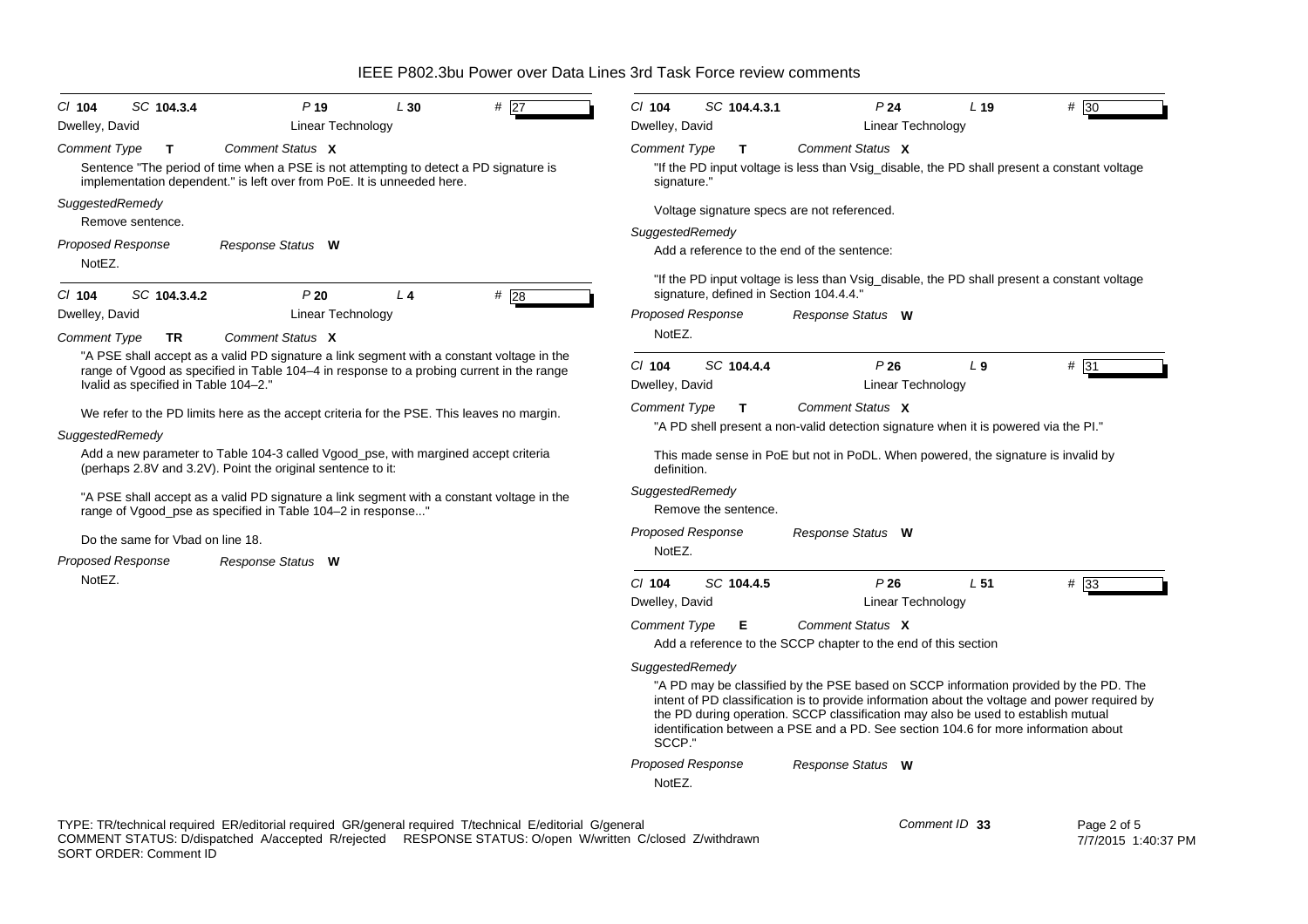| SC 104.4.6<br>P <sub>27</sub><br># 34<br>L <sub>25</sub><br>$Cl$ 104<br>Dwelley, David<br>Linear Technology                                                                                                                                                                                                                                                                                                                                                                                          | $Cl$ 104<br>SC 104.3.3.3<br>P <sub>16</sub><br># 40<br>L41<br>Linear Technology<br>Gardner, Andrew                                                                                                                                                                                                                                                                     |  |  |  |  |  |  |
|------------------------------------------------------------------------------------------------------------------------------------------------------------------------------------------------------------------------------------------------------------------------------------------------------------------------------------------------------------------------------------------------------------------------------------------------------------------------------------------------------|------------------------------------------------------------------------------------------------------------------------------------------------------------------------------------------------------------------------------------------------------------------------------------------------------------------------------------------------------------------------|--|--|--|--|--|--|
| Comment Status X<br><b>Comment Type</b><br>Е<br>Table 104-6, items 4x and 5x: Use Class names (Class III, Class IV, etc.) to shorten                                                                                                                                                                                                                                                                                                                                                                 | Comment Status X<br><b>Comment Type</b><br>$\mathbf{T}$<br>The constants sub-clause is still TBD.<br>SuggestedRemedy<br>Incorporate definitions for constants from my presentation into sub-clause 104.3.3.3.<br><b>Proposed Response</b><br>Response Status W<br>NotEZ.                                                                                               |  |  |  |  |  |  |
| Parameter fields<br>SuggestedRemedy<br>Use Class names (Class III, Class IV, etc.) to shorten Parameter fields<br><b>Proposed Response</b><br>Response Status W<br>NotEZ.                                                                                                                                                                                                                                                                                                                            |                                                                                                                                                                                                                                                                                                                                                                        |  |  |  |  |  |  |
| #38<br>SC Table 104-1<br>P <sub>15</sub><br>$CI$ 104<br>L29<br>Gardner, Andrew<br>Linear Technology<br>Comment Status X<br><b>Comment Type</b><br>$\mathbf{T}$<br>Some of the values in table 104-1 don't make sense. For example, under class I (12V<br>unreg) VPSE(min) is 5.3V, but 5.3V + 4 ohms * 0.09A = 5.66V which is less than 6V. Also<br>the amount of power dissipated in the 4 ohms plus the 6.5 ohms in the cable is less than<br>20% of the power sourced by VPSE.<br>SuggestedRemedy | L <sub>45</sub><br>$#$ 41<br>SC 104.3.3.4<br>P <sub>16</sub><br>$CI$ 104<br>Gardner, Andrew<br>Linear Technology<br>Comment Status X<br><b>Comment Type</b><br>T<br>The variables sub-clause is still TBD.<br>SuggestedRemedy<br>Incorporate definitions for the variables sub-clause from my presentation.<br><b>Proposed Response</b><br>Response Status W<br>NotEZ. |  |  |  |  |  |  |
| Recalculate the values in the table. See my presentation for suggested values.<br>Proposed Response<br>Response Status W<br>NotEZ.                                                                                                                                                                                                                                                                                                                                                                   | SC 104.3.3.5<br>P <sub>16</sub><br># 42<br>$Cl$ 104<br>$L$ 49<br>Linear Technology<br>Gardner, Andrew                                                                                                                                                                                                                                                                  |  |  |  |  |  |  |
| # 39<br>SC 104.3.3.2<br>P <sub>16</sub><br>L38<br>CI 104<br>Linear Technology<br>Gardner, Andrew<br>Comment Status X<br><b>Comment Type</b><br>Е<br>The conventions subclause is still TBD.<br>SuggestedRemedy<br>Copy the text from the corresponding sub-clause in the bt draft into subclause 104.3.3.2:                                                                                                                                                                                          | Comment Status X<br><b>Comment Type</b><br>$\mathbf{T}$<br>The timers sub-clause is still TBD.<br>SuggestedRemedy<br>Incorporate definitions for the timers from my presentation.<br>Proposed Response<br>Response Status W<br>NotEZ.                                                                                                                                  |  |  |  |  |  |  |
| "The notation used in the state diagrams follows the conventions of state diagrams as<br>described in 21.5."<br>Proposed Response<br>Response Status W<br>NotEZ.                                                                                                                                                                                                                                                                                                                                     | P <sub>17</sub><br>$Cl$ 104<br>SC 104.3.3.6<br>L <sub>1</sub><br>$\#$ 43<br>Linear Technology<br>Gardner, Andrew<br>Comment Status X<br>Comment Type<br>$\mathbf{T}$<br>The functions sub-clause is still TBD.<br>SuggestedRemedy<br>Incorporate the functions definitions from my presentation.<br><b>Proposed Response</b><br>Response Status W<br>NotEZ.            |  |  |  |  |  |  |

TYPE: TR/technical required ER/editorial required GR/general required T/technical E/editorial G/general COMMENT STATUS: D/dispatched A/accepted R/rejected RESPONSE STATUS: O/open W/written C/closed Z/withdrawn SORT ORDER: Comment ID *Comment ID* **43**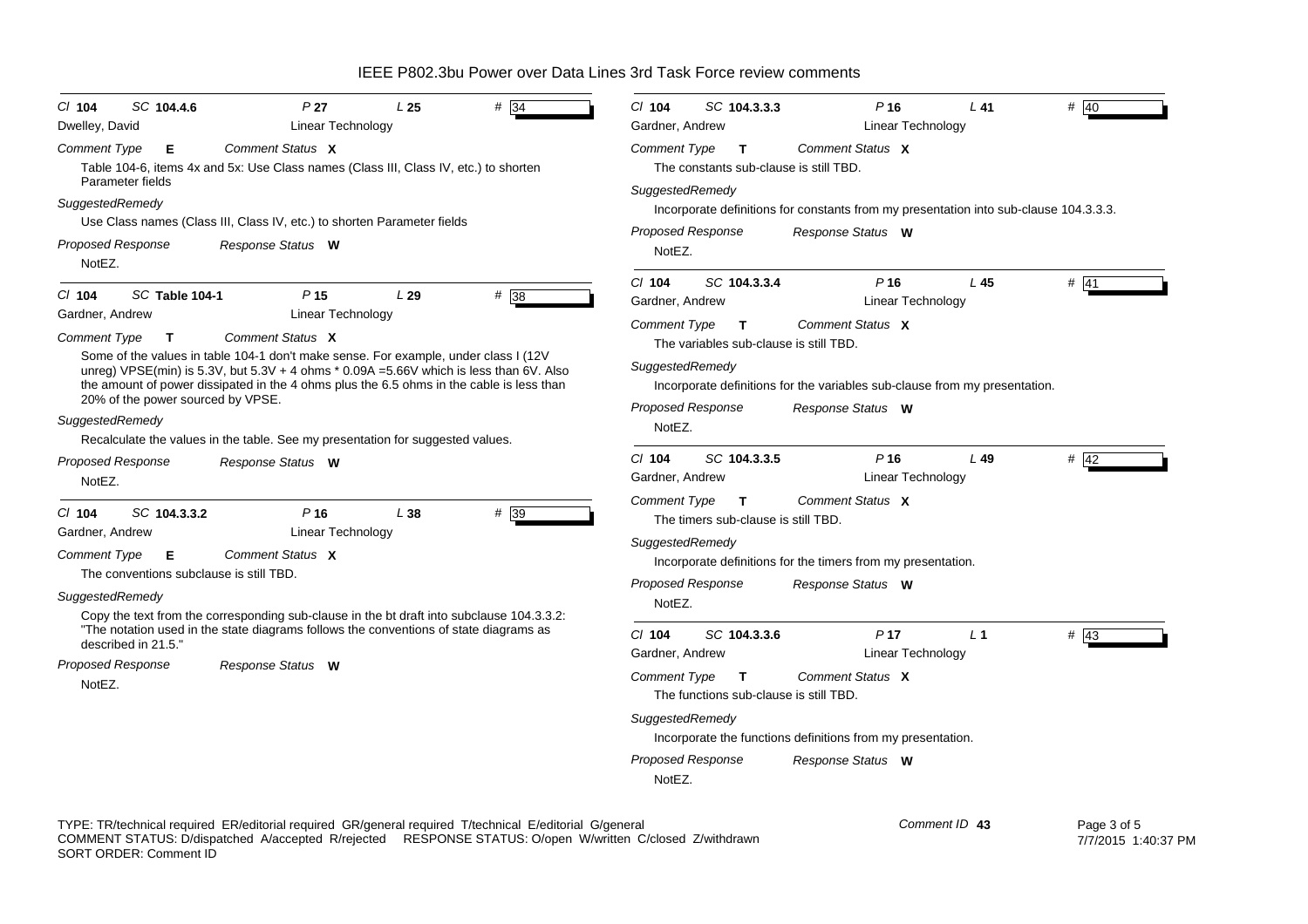| SC figure 104-4<br>$CI$ 104<br>P <sub>18</sub><br>L21<br># 44<br><b>Linear Technology</b><br>Gardner, Andrew                                                                                                                                                                                                                                                          | $Cl$ 104<br>SC figure 104-6<br>P <sub>25</sub><br>$#$ 48<br>L 40<br>Gardner, Andrew<br>Linear Technology                                                                                                                                                                                                                                                                                                                                                                                       |  |  |  |  |  |  |
|-----------------------------------------------------------------------------------------------------------------------------------------------------------------------------------------------------------------------------------------------------------------------------------------------------------------------------------------------------------------------|------------------------------------------------------------------------------------------------------------------------------------------------------------------------------------------------------------------------------------------------------------------------------------------------------------------------------------------------------------------------------------------------------------------------------------------------------------------------------------------------|--|--|--|--|--|--|
| <b>Comment Type</b><br>Comment Status X<br>$\mathbf{T}$<br>The signature invalid state appears to be superfluous.                                                                                                                                                                                                                                                     | <b>Comment Type</b><br>Comment Status X<br>$\mathbf{T}$<br>The fault state appears to be identical to the offline state except for the pd_fault=TRUE<br>assignment.                                                                                                                                                                                                                                                                                                                            |  |  |  |  |  |  |
| SuggestedRemedy<br>Remove the signature invalid state and route the !good_sig arc directly to the restart_delay<br>state.<br><b>Proposed Response</b><br>Response Status W                                                                                                                                                                                            | SuggestedRemedy<br>Simplify the fault state to just pd_fault=TRUE and make the exit arc UCT and connect it to<br>the input of the offline state.<br><b>Proposed Response</b><br>Response Status W                                                                                                                                                                                                                                                                                              |  |  |  |  |  |  |
| NotEZ.                                                                                                                                                                                                                                                                                                                                                                | NotEZ.                                                                                                                                                                                                                                                                                                                                                                                                                                                                                         |  |  |  |  |  |  |
| $#$ 45<br>C/ 104<br>P <sub>18</sub><br>L <sub>17</sub><br>SC figure 104-4<br><b>Linear Technology</b><br>Gardner, Andrew                                                                                                                                                                                                                                              | $#$ 49<br>$Cl$ 104<br>SC figure 104-4<br>P <sub>18</sub><br>L <sub>6</sub><br>Gardner, Andrew<br><b>Linear Technology</b>                                                                                                                                                                                                                                                                                                                                                                      |  |  |  |  |  |  |
| <b>Comment Type</b><br>Comment Status X<br>T<br>The tdet_timer_done arc from the start_detection state appears to be redundant with the<br>!good_sig arc coming out of the detect_eval state. Also, what's the relevance of the<br>do_detection_done*!tdet_timer_done exit condition for the start_detection state? Can't this<br>be replaced with do_detection_done? | Comment Status X<br><b>Comment Type</b><br>$\mathsf{T}$<br>Shouldn't the !mr_pse_enable arcs labelled 'B' apply to all the states (except for the<br>error_delay state) and not just the power_on, settle_sleep, and sleep states?<br>SuggestedRemedy                                                                                                                                                                                                                                          |  |  |  |  |  |  |
| SuggestedRemedy                                                                                                                                                                                                                                                                                                                                                       | Add !mr_pse_enable exit arcs to all the states except for disabled and error_delay states.                                                                                                                                                                                                                                                                                                                                                                                                     |  |  |  |  |  |  |
| Delete the tdet_timer_done arc from the start_detection state. Change the exit condition of<br>the remaining arc to just do_detction_done. Add a state diagram to describe the<br>do_detection function. See my presentation on defintions for variables, timers, and function.                                                                                       | <b>Proposed Response</b><br>Response Status W<br>NotEZ.                                                                                                                                                                                                                                                                                                                                                                                                                                        |  |  |  |  |  |  |
| <b>Proposed Response</b><br>Response Status W                                                                                                                                                                                                                                                                                                                         | P <sub>22</sub><br>L <sub>12</sub><br># 50<br>$CI$ 104<br>SC table 104-3                                                                                                                                                                                                                                                                                                                                                                                                                       |  |  |  |  |  |  |
| NotEZ.                                                                                                                                                                                                                                                                                                                                                                | Gardner, Andrew<br><b>Linear Technology</b>                                                                                                                                                                                                                                                                                                                                                                                                                                                    |  |  |  |  |  |  |
| # 46<br>SC figure 104-4<br>P <sub>18</sub><br>L36<br>$Cl$ 104                                                                                                                                                                                                                                                                                                         | <b>Comment Type</b><br>Comment Status X<br>$\mathbf{T}$                                                                                                                                                                                                                                                                                                                                                                                                                                        |  |  |  |  |  |  |
| Gardner, Andrew<br><b>Linear Technology</b><br>Comment Status X<br><b>Comment Type</b><br>$\mathbf{T}$<br>The tpon_timer_done variable does not appear to have a corresponding condition where<br>the tpon timer is started.<br>SuggestedRemedy                                                                                                                       | The sleep current and wakeup current thresholds are TBD. Assuming a max port current of<br>1A and a max average PD sleep current of 100uA yields a dynamic range of 10,000 to 1<br>range or 14 bits which is an onerous requirement for an ADC. A 10 bit resolution<br>requirement yields a sleep current threshold of 1mA which may be low enough so as not to<br>restrict the PD's normal operating current. A higher sleep current threshold may restrict the<br>PD for higher Vin however. |  |  |  |  |  |  |
| As is the case with the bt PSE state machine, add 'start tpon_timer' to the detect_eval                                                                                                                                                                                                                                                                               | SuggestedRemedy                                                                                                                                                                                                                                                                                                                                                                                                                                                                                |  |  |  |  |  |  |
| state.<br><b>Proposed Response</b><br>Response Status W                                                                                                                                                                                                                                                                                                               | Make the PD sleep current threshold 1mA. The wakeup current minimum should be<br>substantially higher than this. I would suggest a a minimum of at least 2mA and a<br>maximum less than 10mA.                                                                                                                                                                                                                                                                                                  |  |  |  |  |  |  |
| NotEZ.                                                                                                                                                                                                                                                                                                                                                                | <b>Proposed Response</b><br>Response Status W<br>NotEZ.                                                                                                                                                                                                                                                                                                                                                                                                                                        |  |  |  |  |  |  |